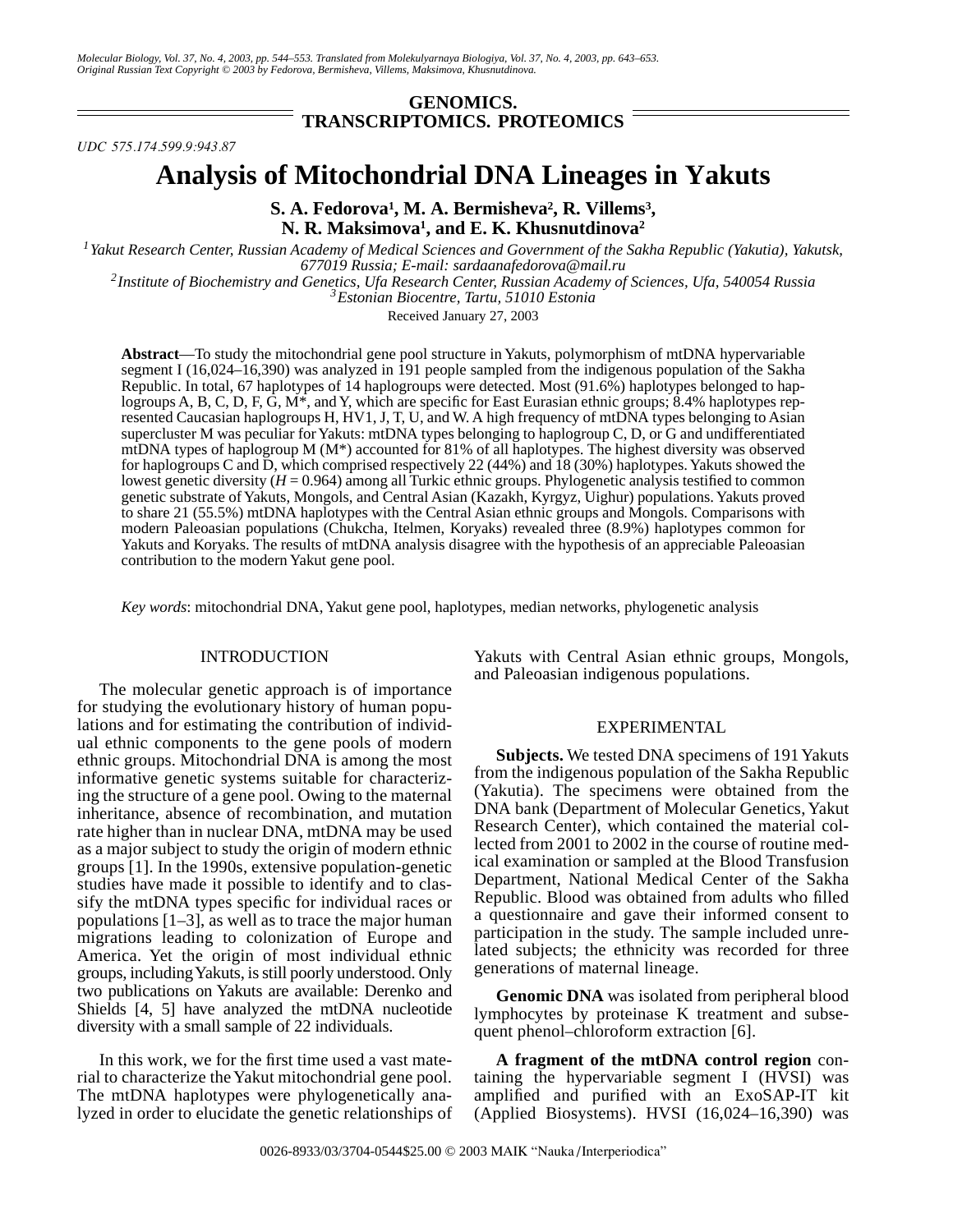

**Fig. 1.** Administrative map of the Sakha Republic (Yakutia). The number of specimens collected is indicated for each corresponding district (ulus).

sequenced with a DYEnamic ET terminator cycle sequencing premix kit (Amersham Pharmacia Biotech) in an ABI 377 DNA Sequencer. Nucleotide sequence alignment and analysis employed the Wiskonsin software package.

**Haplogroups** were identified against the Cambridge reference sequence [7, 8] and verified by RFLP analysis of 13 restriction sites in the mtDNA coding region.

**Median networks** were constructed from the data on RFLPs and HVSI polymorphisms according to the median-joining algorithm [9]. An advantage of this method is that several equally possible phylogenetic trees are simultaneously present in one scheme.

Genetic diversity of mtDNA types was obtained as

$$
H = (1 - \sum x_i^2)N(N - 1),
$$

where  $x_i$  is the population frequency of a particular mtDNA haplotype and *N* is the sample size [10].

MOLECULAR BIOLOGY Vol. 37 No. 4 2003

### RESULTS AND DISCUSSION

Our sample included 191 Yakuts from various districts (uluses) of the Sakha Republic (Fig. 1). Analysis of the 367-bp HVSI (16,024–16,390) revealed 67 haplotypes with 65 variable nucleotide positions (Table 1).

The mtDNA haplotypes were classified; the assignment to a particular haplogroup was verified by RFLP analysis of 13 polymorphic sites of the mtDNA coding region and analysis of deletion of region V located between the *COII* and tRNA<sup>Lys</sup> genes. The mtDNA haplotypes of Yakuts proved to belong to 14 haplogroups. A median network of mtDNA haplotypes is shown in Fig. 2.

The vast majority (91.6%) of the Yakut mtDNA haplotypes belonged to haplogroups specific for East Eurasian ethnic groups. Asian mtDNA haplotypes represented haplogroups A, B, C, D, F, G, M\*, and Y. Peculiar of Yakuts, a high frequency was observed for mtDNA haplotypes representing Asian supercluster M: in total, mtDNA types belonging to haplogroup C, D, or G and nondifferentiated mtDNA types of haplogroup M (M\*) accounted for 81% of all haplotypes. The greatest diversity was characteristic of haplo-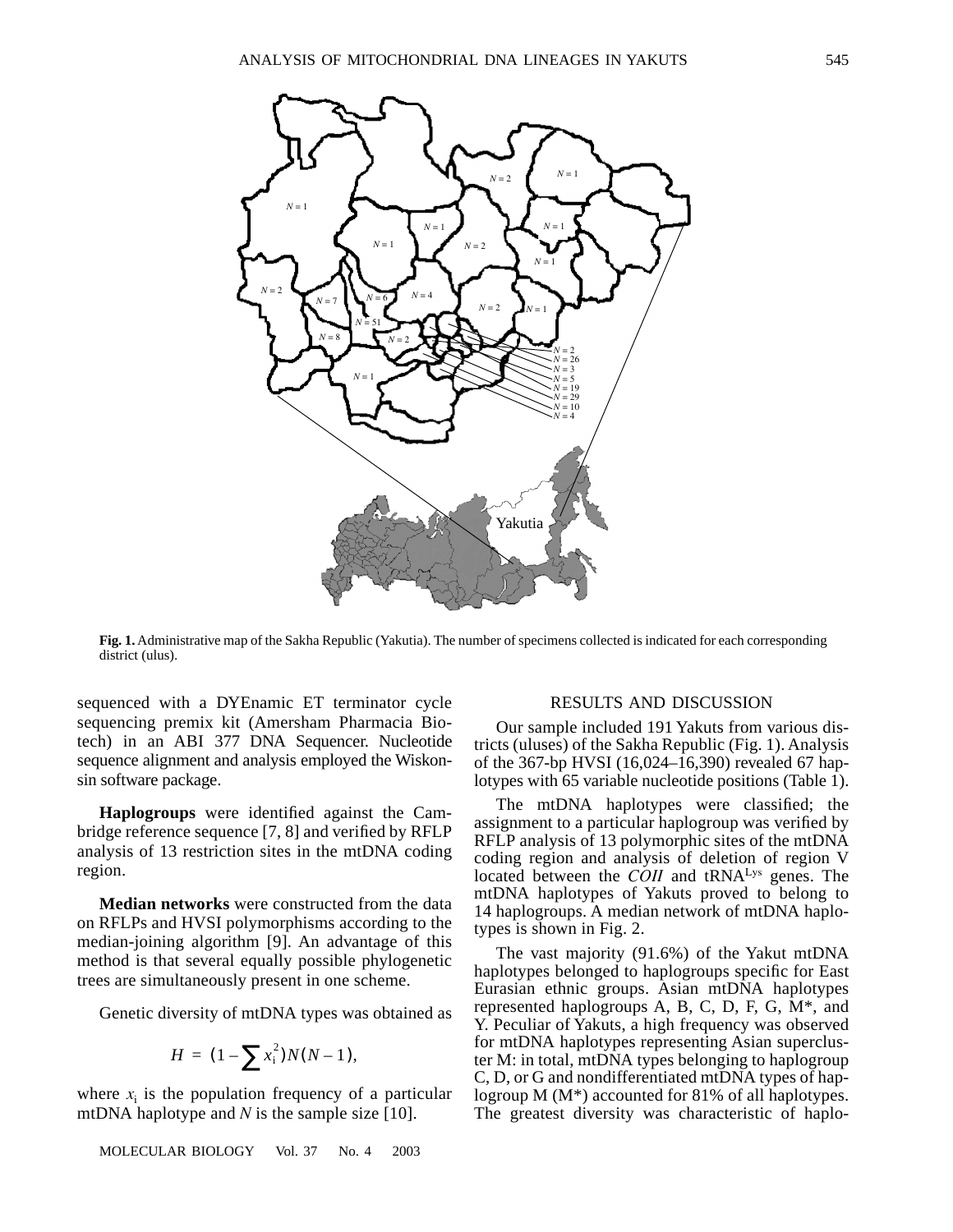| Haplogroup   | RFLP site            | no.                                | Haplotype*                        | n              | Haplotype<br>frequency | Haplogroup<br>frequency |
|--------------|----------------------|------------------------------------|-----------------------------------|----------------|------------------------|-------------------------|
| $\mathbf{A}$ | HaeIII663+           | $\mathbf{1}$<br>223, 242, 290, 319 |                                   |                | 0.0052                 | 0.0209                  |
|              |                      | $\overline{c}$                     | 39, 189, 223, 290, 319, 356, 362  | 1              | 0.0052                 |                         |
|              |                      | 3                                  | 179, 223, 290, 311, 319, 362      | 1              | 0.0052                 |                         |
|              |                      | 4                                  | 179, 223, 260, 290, 311, 319, 362 | 1              | 0.0052                 |                         |
| $\, {\bf B}$ | 9-bp deletion        | 5                                  | 86, 136, 189, 217                 | 1              | 0.0052                 | 0.0052                  |
| $\mathsf{C}$ | $Alu$ I13262+        | 6                                  | 129, 223, 235, 298, 327           | 1              | 0.0052                 | 0.4398                  |
|              |                      | 7                                  | 129, 150, 223, 298, 327           | 2              | 0.0105                 |                         |
|              |                      | 8                                  | 129, 223, 298, 327                | 6              | 0.0314                 |                         |
|              |                      | 9                                  | 129, 223, 327                     | 1              | 0.0052                 |                         |
|              |                      | 10                                 | 148, 164, 223, 288, 298, 327      | 9              | 0.0471                 |                         |
|              |                      | 11                                 | 148, 223, 288, 298, 327           | 2              | 0.0105                 |                         |
|              |                      | 12                                 | 167, 171, 223, 298, 327, 344, 357 | 1              | 0.0052                 |                         |
|              |                      | 13                                 | 171, 223, 256, 298, 327, 344, 357 | 1              | 0.0052                 |                         |
|              |                      | 14                                 | 171, 223, 295, 298, 327, 344, 357 | 1              | 0.0052                 |                         |
|              |                      | 15                                 | 171, 223, 298, 327, 344, 357      | 12             | 0.0628                 |                         |
|              |                      | 16                                 | 189, 223, 298, 327                | 1              | 0.0052                 |                         |
|              |                      | 17                                 | 223, 260.1A**, 294, 298, 327      | 1              | 0.0052                 |                         |
|              |                      | 18                                 | 223, 260.1A**, 298, 327           | 3              | 0.0157                 |                         |
|              |                      | 19                                 | 223, 298, 311, 327                | 8              | 0.0419                 |                         |
|              | 20                   |                                    | 223, 298, 327                     | 10             | 0.0524                 |                         |
|              |                      | 21                                 | 223, 298, 327, 344, 357           | 1              | 0.0052                 |                         |
|              |                      | 22                                 | 223, 291, 298, 327                | 1              | 0.0052                 |                         |
|              |                      | 23                                 | 93, 129, 223, 298, 327            | 6              | 0.0314                 |                         |
|              |                      | 24                                 | 93, 129, 223, 327                 | 13             | 0.0681                 |                         |
|              |                      | 25                                 | 93, 129, 223, 327, 335            | 1              | 0.0052                 |                         |
|              |                      | 26                                 | 93, 214, 223, 261, 288, 298       | 1              | 0.0052                 |                         |
|              |                      | $27\,$                             | 93, 223, 261, 288, 298            | $\overline{2}$ | 0.0105                 |                         |
| $\mathbf D$  | Alu <sub>I5176</sub> | 28                                 | 129, 189, 223, 362                | 1              | 0.0052                 | 0.3037                  |
|              |                      | 29                                 | 129, 223, 294, 362                | 1              | 0.0052                 |                         |
|              |                      | 30                                 | 172, 189, 223, 266, 362           | $\overline{c}$ | 0.0105                 |                         |
|              |                      | 31                                 | 180, 223, 294, 362                | 1              | 0.0052                 |                         |
|              |                      | 32                                 | 223, 245, 362                     | 2              | 0.0105                 |                         |
|              |                      | 33                                 | 223, 291, 362                     | 12             | 0.0628                 |                         |
|              |                      | 34                                 | 223, 319, 320, 362                | 1              | 0.0052                 |                         |
|              |                      | 35                                 | 223, 319, 362                     | 4              | 0.0209                 |                         |
|              |                      | 36                                 | 223, 362, 368                     | 1              | 0.0052                 |                         |
|              |                      | 37                                 | 42, 93, 214, 223, 362             | 1              | 0.0052                 |                         |
|              |                      | 38                                 | 92, 129, 223, 271, 362            | $\overline{c}$ | 0.0105                 |                         |
|              |                      | 39                                 | 92, 172, 189, 223, 266, 362       | 23             | 0.1204                 |                         |
|              |                      | 40                                 | 92, 172, 189, 223, 362            | 2              | 0.0105                 |                         |
|              |                      | 41                                 | 92, 172, 189, 223, 266, 305, 362  | 1              | 0.0052                 |                         |
|              |                      | 42                                 | 93, 192, 223, 232, 362            | 1              | 0.0052                 |                         |
|              |                      | 43                                 | 93, 223, 232, 261, 290, 362       | 1              | 0.0052                 |                         |
|              |                      | 44                                 | 93, 223, 232, 290, 362            | 1              | 0.0052                 |                         |
|              |                      | 45                                 | 93, 223, 232, 362                 | $\mathbf{1}$   | 0.0052                 |                         |

**Table 1.** Diversity of mtDNA HVSI haplotypes in Yakuts (*n* = 191)

MOLECULAR BIOLOGY Vol. 37 No. 4 2003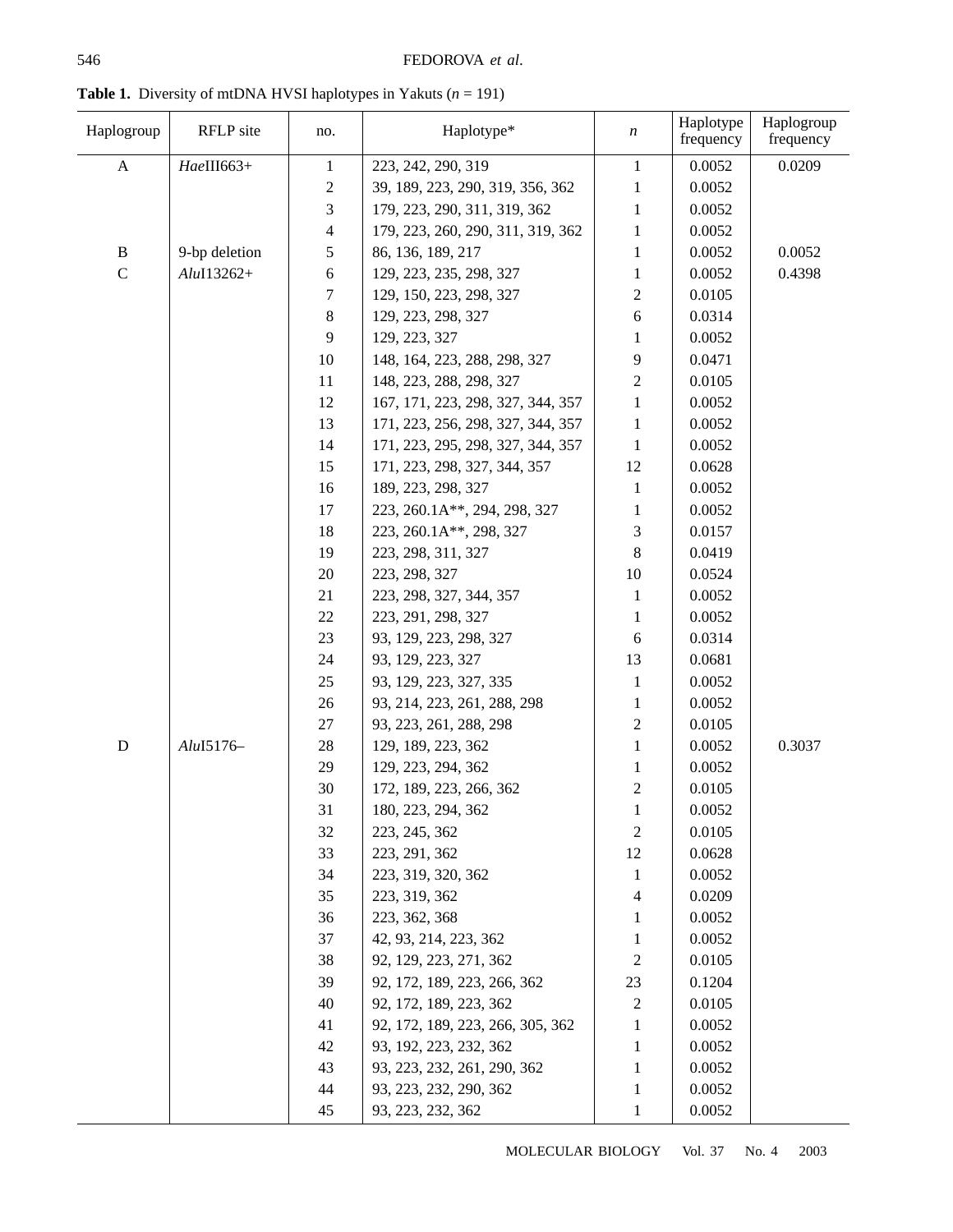**Table 1.** (Contd.)

| Haplogroup   | RFLP site     | no. | Haplotype                         | $\boldsymbol{n}$ | Haplotype<br>frequency | Haplogroup<br>frequency |
|--------------|---------------|-----|-----------------------------------|------------------|------------------------|-------------------------|
| ${\bf F}$    | HincII12406-  | 46  | 189, 232ëA, 249, 304, 311         | $\overline{4}$   | 0.0209                 | 0.0628                  |
|              |               | 47  | 189, 232ëA, 304, 311              | 1                | 0.0052                 |                         |
|              |               | 48  | 92íA, 291, 304                    | 3                | 0.0157                 |                         |
|              |               | 49  | 172, 189, 232ëA, 249, 304, 311    | 4                | 0.0209                 |                         |
| G            | HaeII4830+    | 50  | 223, 227, 278, 362                | 3                | 0.0157                 | 0.0419                  |
|              |               | 51  | 189, 223, 227, 234, 278, 362      | $\boldsymbol{2}$ | 0.0105                 |                         |
|              |               | 52  | 223, 227, 274, 278, 362           | $\overline{2}$   | 0.0105                 |                         |
|              |               | 53  | 223, 227, 234, 278, 362           | 1                | 0.0052                 |                         |
| H            | $Alu$ I7025-  | 54  | <b>CRS</b>                        | 3                | 0.0157                 | 0.0262                  |
|              |               | 55  | 291                               | $\overline{2}$   | 0.0105                 |                         |
| HV1          | Tru1I14766-   | 56  | 67, 260, 355                      | $\overline{2}$   | 0.0105                 | 0.0105                  |
| J            | MvaI13704-    | 57  | 69, 126                           | $\sqrt{2}$       | 0.0105                 | 0.0105                  |
| M            | $Alu$ I10397+ | 58  | 145, 148, 188, 189, 223, 381      | $\overline{2}$   | 0.0105                 | 0.0262                  |
|              |               | 59  | 145, 148, 162, 188, 189, 223, 381 | $\mathbf{1}$     | 0.0052                 |                         |
|              |               | 60  | 93, 129, 223, 311                 | 1                | 0.0052                 |                         |
|              |               | 61  | 145, 223, 295, 304                | 1                | 0.0052                 |                         |
| T            | BamHI13366+   | 62  | 126, 294, 296, 362                | $\overline{2}$   | 0.0105                 | 0.0105                  |
| $\mathbf{U}$ | $Hint112308+$ | 63  | 144, 189, 270                     | 1                | 0.0052                 | 0.0105                  |
|              |               | 64  | 189, 356                          | 1                | 0.0052                 |                         |
| W            | HaeIII8994-   | 65  | 223, 292                          | 3                | 0.0157                 | 0.0157                  |
| Y            | $MboI7933+$   | 66  | 126, 231, 266, 342                | 1                | 0.0052                 | 0.0157                  |
|              |               | 67  | 126, 231, 266                     | 2                | 0.0105                 |                         |

Notes: \* Haplotypes are described as HVSI nucleotides differing from those in the Cambridge reference sequence [7, 8]. Only the position is indicated in the case of transition; transversions are fully described.

\*\* Single-nucleotide insertion is indicated.

groups C and D, which comprised 22 (44%) and 18 (30%) haplotypes, respectively.

In addition to Mongoloid mtDNA haplotypes, the Yakut gene pool included haplotypes of groups H, HV1, J, T, U, and W, which are widespread in European and Middle Eastern populations. In total, Caucasian mtDNA haplotypes accounted for 8.4% of all haplotypes.

For comparison, we used the published data on genetic diversity and frequencies of Caucasian and Mongoloid mtDNA haplotypes in Turkic ethnic groups, Mongols, and North-East Asian populations (Table 2). Generally, there is certainly a west-east cline in frequencies of race-specific haplotypes. The highest (89%) frequency of the Caucasian component has been observed in the gene pools of Chuvash and Tatars, indigenous populations of the Volga–Ural region located at the boundary between Europe and Asia [11]. The Mongoloid component increases up to 68% (in Kyrgyz) in Central Asian ethnic groups (Kazakhs, Kyrgyz, Uighurs) [12]. Only Mongoloid mtDNA haplotypes (frequency 100%) have been

MOLECULAR BIOLOGY Vol. 37 No. 4 2003

found in North-East Asian ethnic groups of Kamchatka (Koryaks, Itelmen) and the Chukotka Peninsula (Chukcha, Eskimo) [13, 14].

The gene pools of Turkic ethnic groups have a high genetic diversity (*H*), which is maximal in Kazakhs and Kyrgyz. Yakuts have the lowest genetic diversity among the Turkic populations. Small populations of Northeastern Asia have even a lower diversity, as characteristic of ethnic groups originating from a small ancestral population and being to some extent isolated for a prolonged period.

We analyzed the frequencies of individual mtDNA haplogroups in Yakuts; in Turkic ethnic groups of the Volga–Ural region, Central Asia, and the Altai–Sayan Highlands; in Mongols; and in the indigenous populations of Northeastern Asia (Table 3).

The highest (44%) frequency in the Yakut mitochondrial gene pool was observed for haplogroup C, which is widespread in Asian ethnic groups and especially in the indigenous populations of Siberia. Frequency of this haplogroup is high in Evenks (84.3%)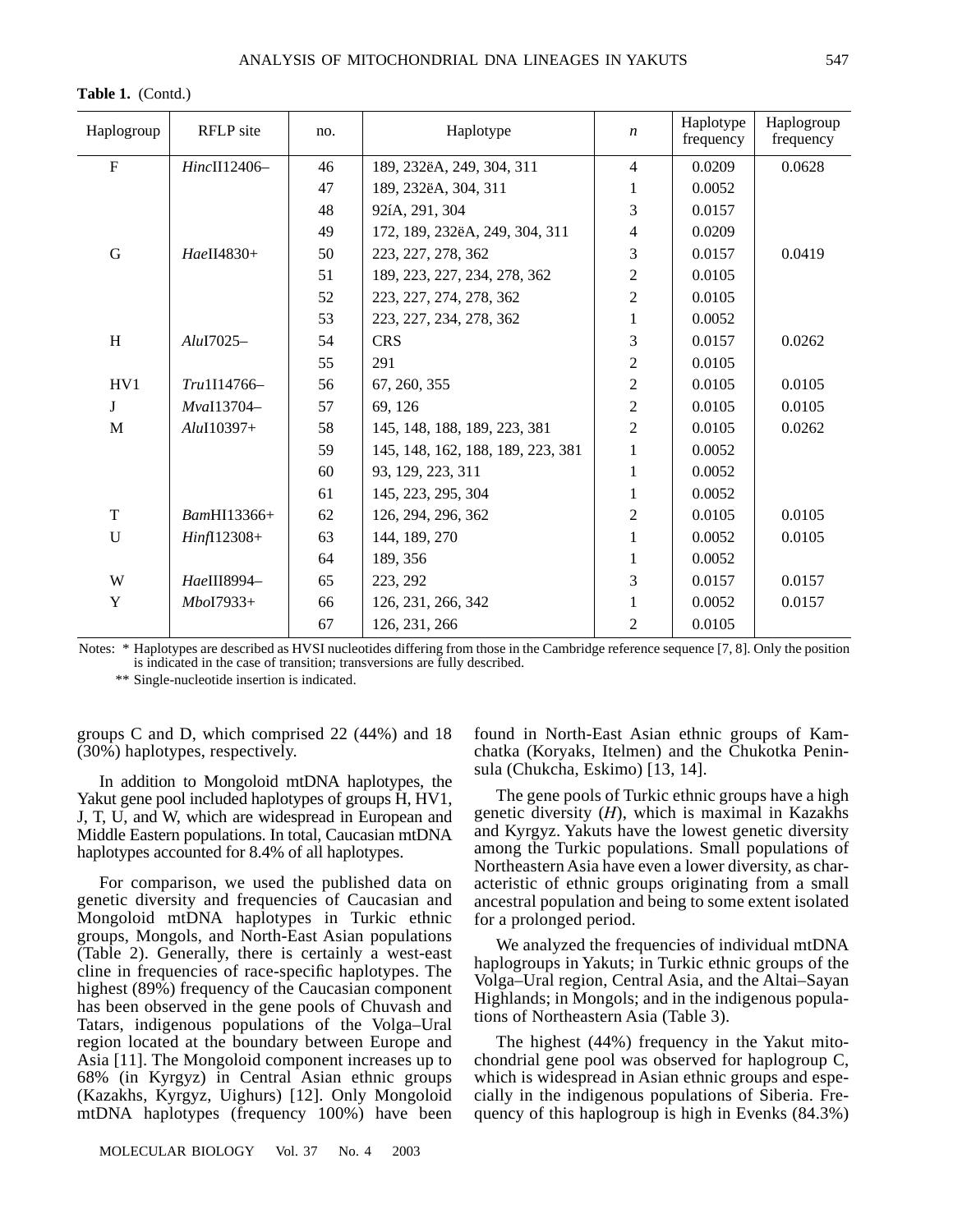

**Fig. 2.** Phylogenetic tree of the mtDNA haplotypes observed in Yakuts. Haplotypes are shown with circles, with the number of carriers indicated. Caucasian haplotypes are shown black. Here and in Fig. 3: Distinguishing nucleotide polymorphisms of HVSI or RFLPs of the coding region are indicated on the links.

[15], Tuvinians (48.9%) [16], Koryaks (36.1%) [13], and Khakassians (35.2%) [17], and falls to 10% or lower in Chukcha and Eskimo in the east, Kazakhs and Uighurs in the south, or Tatars and Chuvash in the west. Haplogroup C occurs rarely or sporadically in South Asian populations, which has been explained by their recent migration from Central Asia [18].

Cluster D (30%) was the second most frequent Asian haplogroup in Yakuts. Compared with haplogroup C, it has much the same distribution through Asian populations, being widespread in the indigenous populations of Siberia and in Central Asian ethnic groups. Haplogroup D accounts for more than one-fourth of the mtDNA haplotypes observed in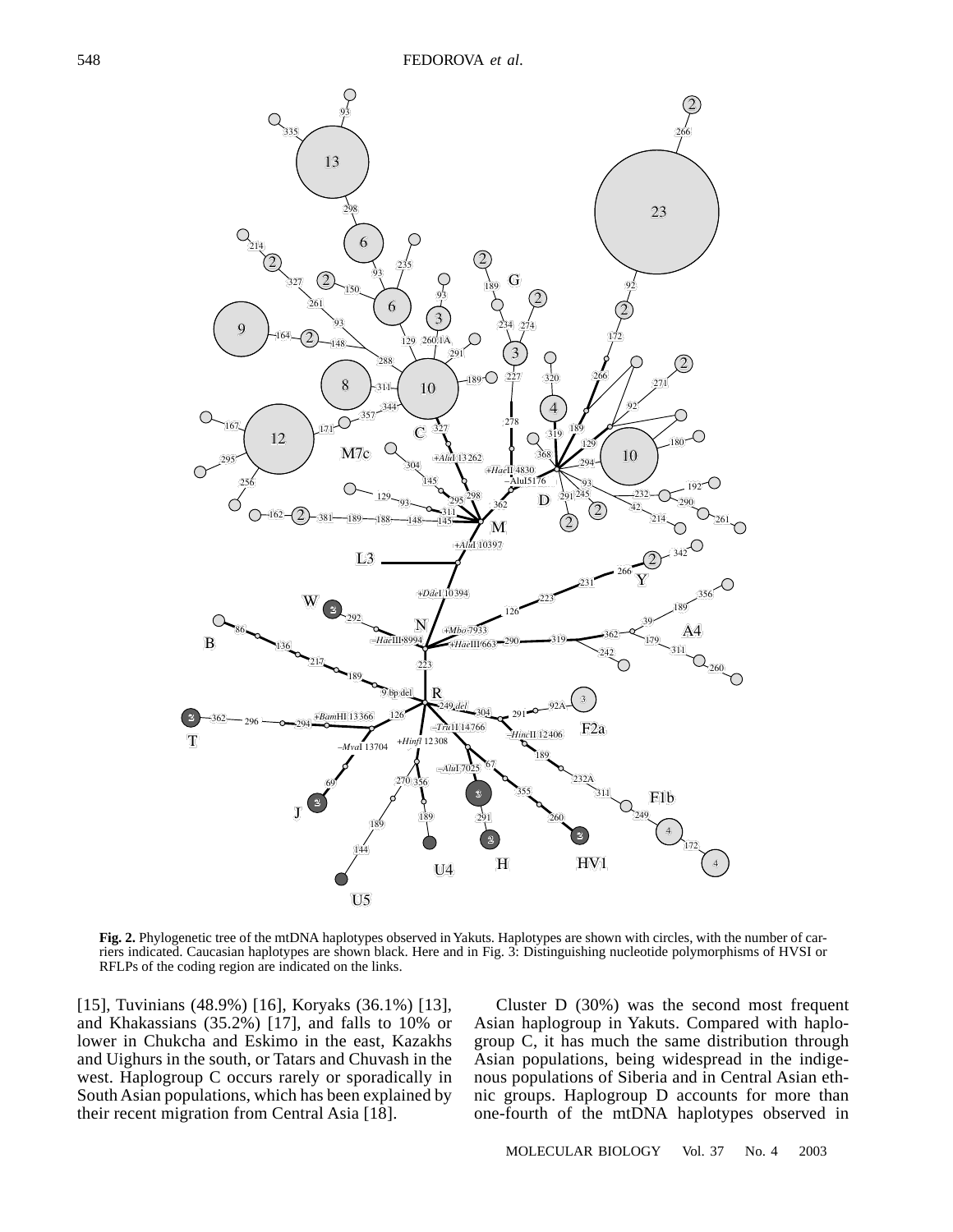|                      |                  | <b>Total HVSI</b> | $\boldsymbol{H}$             | Gene pool component, % |           |                  |  |  |
|----------------------|------------------|-------------------|------------------------------|------------------------|-----------|------------------|--|--|
| Population           | $\boldsymbol{n}$ | haplotypes        |                              | Caucasian              | Mongoloid | Unidentified     |  |  |
| Yakuts               | 191              | 67                | 0.964                        | 8.4                    | 91.6      | $\boldsymbol{0}$ |  |  |
| Turkic ethnic groups |                  |                   |                              |                        |           |                  |  |  |
| Chuvash              | 55               | 39                | 0.988                        | 89.1                   | 9.1       | 1.8              |  |  |
| <b>Tatars</b>        | 174              | 91                | 0.976                        | 89.1                   | 10.3      | 0.6              |  |  |
| <b>Bashkirs</b>      | 211              | 105               | 0.988                        | 60.7                   | 39.3      | $\mathbf{0}$     |  |  |
| Uighurs [12]         | 55               | 46                | 0.993                        | 34.5                   | 54.5      | 10.9             |  |  |
| Kazakhs [12]         | 55               | 45                | 0.990                        | 40.0                   | 56.4      | 3.6              |  |  |
| Kyrgyz [12]          | 95               | 70                | 0.990                        | 27.4                   | 68.4      | 4.2              |  |  |
| Altai-kizhi [17]     | 92               | nd                | nd                           | 23.9                   | 67.4      | 8.7              |  |  |
| Shorians [17]        | 42               | nd                | nd                           | 35.7                   | 64.3      | $\overline{0}$   |  |  |
| Khakassians [17]     | 54               | nd                | nd                           | 18.5                   | 75.9      | 5.6              |  |  |
| Soyots [17]          | 34               | nd                | nd                           | 5.9                    | 88.2      | 5.9              |  |  |
| Tuvinians [21]       | 36               | nd                | nd                           | 5.6                    | 94.4      | $\boldsymbol{0}$ |  |  |
|                      |                  |                   | North-East Asian populations |                        |           |                  |  |  |
| Evens [4]            | 65               | 33                | 0.962                        | $\boldsymbol{0}$       | 90.8      | 9.2              |  |  |
| Koryaks [13]         | 147              | 41                | 0.945                        | $\boldsymbol{0}$       | 100       | $\overline{0}$   |  |  |
| Itelmen $[13]$       | 46               | 19                | 0.931                        | $\theta$               | 100       | $\mathbf{0}$     |  |  |
| Chukcha [14]         | 65               | 19                | 0.883                        | $\mathbf{0}$           | 100       | $\boldsymbol{0}$ |  |  |
| Eskimo [14]          | 77               | 12                | 0.819                        | $\boldsymbol{0}$       | 100       | $\boldsymbol{0}$ |  |  |
|                      |                  |                   | Mongolia                     |                        |           |                  |  |  |
| Mongols [19]         | 103              | 83                | 0.990                        | 13.6                   | 86.4      | $\boldsymbol{0}$ |  |  |

**Table 2.** Diversity of mtDNA haplotypes and frequencies of race-specific mtDNA haplogroups in the gene pools of Turkic ethnic groups and North-East Asian indigenous populations

Note: The number of HVSI haplotypes has not been determined (nd) in some cases, as mtDNA haplogroups have been established by RFLP analysis without HVSI sequencing.

Mongols [19]. The highest (up to 50%) frequency of this haplogroup has been reported for Soyots [17]. Interestingly, Yakuts proved to have a high (12%) frequency of haplotype 16,092-16,172-16,189-16,223- 16,266-16,362, which belongs to subcluster D5a. This frequency was far greater than that of any other mtDNA haplotype in our sample. Subcluster D5a is specific for populations of North China and is extremely rare in Central Asia or Siberia [20].

Haplogroup A, which is common for virtually all Siberian ethnic groups examined, occurred at a frequency 2.1% in Yakuts. This haplogroup is the major component of the mitochondrial gene pool in Chukcha and Eskimo (68 and 77%, respectively) [14].

Haplogroup G contains two subclusters: G1, which is characteristic of North-East Siberian populations and occurs at the maximal frequency in Koryaks (42%) and Itelmen (68%), and G2a, the highest (8.8%) frequency of which has been detected in Central Asia [20]. In Yakuts, haplotypes of subcluster G2a were found at a relatively low (4.2%) frequency.

occurs at a high frequency in Vietnamese (32%), Malays (28%), Koreans (15%), and in Chinese populations [18]. Possibly, this haplogroup spread from Southeastern to Central Asia. The HVSI motif 16,172- 16,304, which is characteristic of haplogroup F, has been found in Mongols [19], Kazakhs, Kyrgyz, and Uighurs [12]. Yakuts (6.3%) also proved to possess the mtDNA haplotypes of this group. In the Yakut mitochondrial gene pool, haplogroup F is represented by two subclusters F1b and F2a. The former (Fig. 2) is most common in Central Asia, Mongolia, Korea, and Japan [20]. Subcluster F2a lacks specificity to a particular geographic region and occurs at a low frequency in numerous Asian populations.

Haplogroup F originates from South Asia and

South Asian haplogroup B, which is similar in distribution to haplogroup F, occurred at an extremely low (0.5%) frequency in Yakuts.

A low (1.6%) frequency was also observed for haplogroup Y, which has recently been characterized [13] and is thought to originate from the Far East.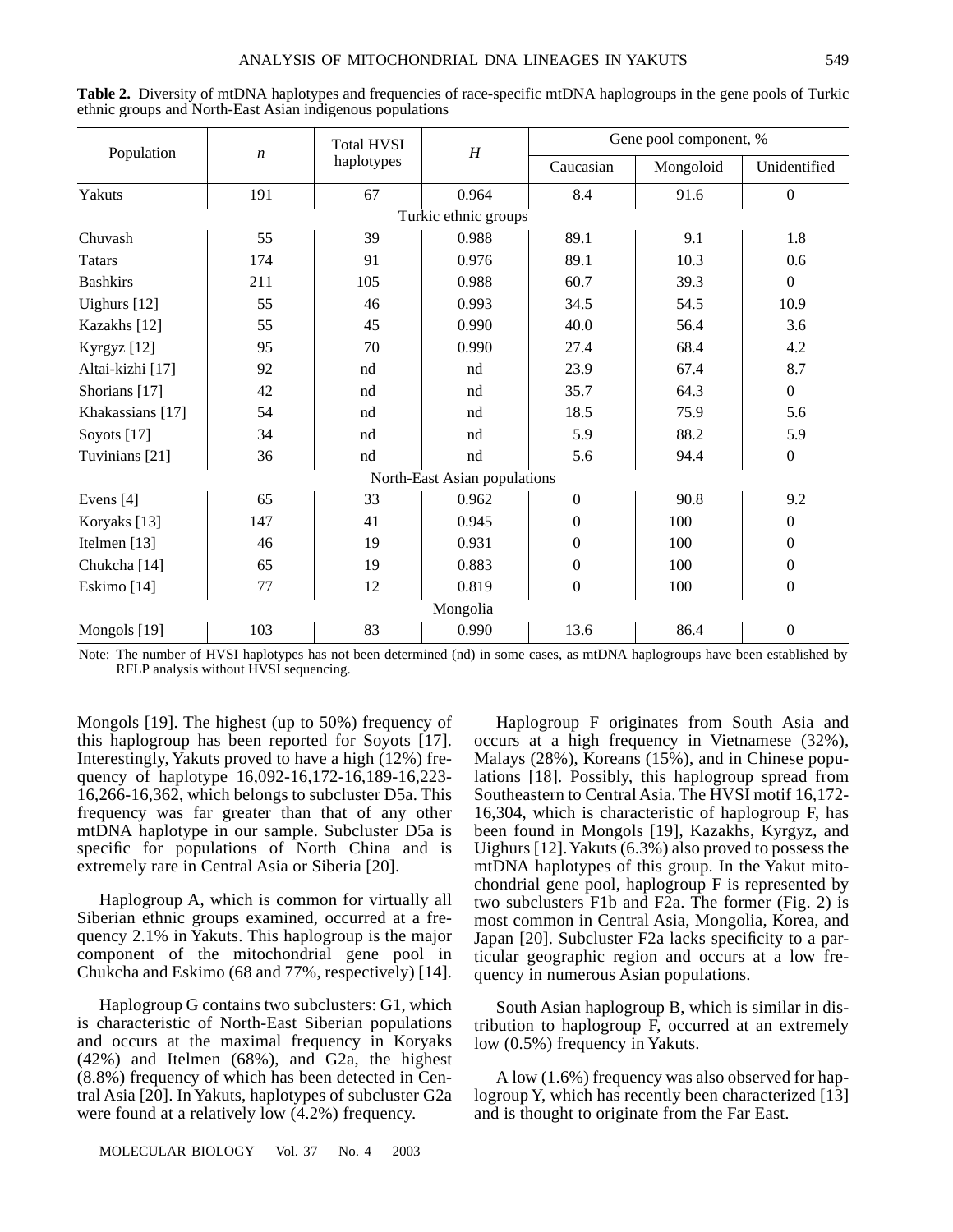| Population           |                  |              | Haplogroup frequency, % |             |          |                              |             |                |                  |                |                  |                  |          |
|----------------------|------------------|--------------|-------------------------|-------------|----------|------------------------------|-------------|----------------|------------------|----------------|------------------|------------------|----------|
|                      | $\boldsymbol{n}$ | $\mathbf{A}$ | $\overline{B}$          | $\mathbf C$ | D        | G                            | $\mathbf F$ | $M^*$          | J                | T              | U                | H                | Others   |
| Yakuts               | 191              | 2.1          | 0.5                     | 44.0        | 30.4     | 4.2                          | 6.3         | 2.6            | 1.1              | 1.1            | 1.1              | 2.6              | 4.0      |
| Turkic ethnic groups |                  |              |                         |             |          |                              |             |                |                  |                |                  |                  |          |
| Chuvash              | 55               | 1.8          | $\overline{0}$          | 1.8         | 3.6      | $\Omega$                     | $\Omega$    | 1.8            | 5.5              | 3.7            | 36.4             | 25.5             | 19.9     |
| <b>Tatars</b>        | 174              | 2.3          | $\Omega$                | 1.7         | 2.9      | 1.2                          | $\Omega$    | 2.3            | 8.1              | 8.1            | 24.7             | 31.6             | 17.1     |
| <b>Bashkirs</b>      | 211              | 4.3          | $\Omega$                | 12.8        | 8.1      | 4.7                          | 6.2         | 1.0            | 3.3              | 5.2            | 27.5             | 14.2             | 12.7     |
| Uighurs [12]         | 55               | 7.3          | 7.3                     | 1.8         | 16.4     | $\Omega$                     | 7.3         | 7.3            | $\Omega$         | 1.8            | 16.4             | 20.0             | 14.4     |
| Kazakhs [12]         | 52               | 9.6          | 5.8                     | 7.7         | 19.2     | 5.8                          | 1.9         | 5.8            | $\boldsymbol{0}$ | 7.7            | 5.7              | 15.4             | 15.4     |
| Kyrgyz [12]          | 92               | 3.3          | 6.5                     | 14.1        | 19.6     | 7.6                          | 3.3         | 6.5            | 5.4              | 3.3            | 3.3              | 18.5             | 8.6      |
| Altai-kizhi [17]     | 92               | 3.3          | 3.3                     | 30.4        | 9.8      | 4.4                          | 5.4         | 9.8            | 5.4              | $\Omega$       | 5.4              | 5.4              | 17.4     |
| Shorians [17]        | 42               | $\Omega$     | 2.4                     | 7.1         | 9.5      | $\mathbf{0}$                 | 43.0        | 2.4            | 11.9             | $\Omega$       | $\boldsymbol{0}$ | 21.4             | 2.3      |
| Khakassians [17]     | 54               | 3.7          | 5.6                     | 35.2        | 9.3      | $\Omega$                     | 22.0        | $\Omega$       | 1.9              | 1.9            | 11.1             | 3.7              | 5.6      |
| Soyots $[17]$        | 34               | 8.8          | 2.9                     | 17.6        | 50.0     | $\Omega$                     | $\Omega$    | $\Omega$       | $\Omega$         | $\Omega$       | 5.9              | $\Omega$         | 14.8     |
| Tuvinians [21]       | 36               | 5.6          | 14.0                    | 36.1        | 16.7     | 5.6                          | 8.3         | $\Omega$       | $\overline{0}$   | $\Omega$       | 2.8              | 2.8              | 8.1      |
| Tuvinians [16]       | 458              | 3.1          | 3.7                     | 48.9        | 9.9      | nd                           | nd          | nd             | nd               | nd             | nd               | nd               | nd       |
|                      |                  |              |                         |             |          | North-East Asian populations |             |                |                  |                |                  |                  |          |
| Koryaks [13]         | 155              | 5.2          | $\overline{0}$          | 36.1        | 1.3      | 41.9                         | $\Omega$    | $\overline{0}$ | $\boldsymbol{0}$ | $\overline{0}$ | $\boldsymbol{0}$ | $\boldsymbol{0}$ | 15.5     |
| Itelmen [13]         | 47               | 6.4          | $\Omega$                | 14.9        | $\Omega$ | 68.1                         | $\Omega$    | $\theta$       | $\Omega$         | $\overline{0}$ | $\boldsymbol{0}$ | $\theta$         | 10.6     |
| Chukcha [14]         | 66               | 68.2         | $\Omega$                | 10.6        | 12.1     | 9.1                          | $\Omega$    | $\Omega$       | $\Omega$         | $\Omega$       | $\Omega$         | 0                | $\theta$ |
| Eskimo [14]          | 79               | 77.2         | $\Omega$                | 2.5         | 20.3     | $\mathbf{0}$                 | $\Omega$    | $\Omega$       | $\Omega$         | $\Omega$       | $\theta$         | $\Omega$         | $\theta$ |
| Evenks [15]          | 51               | 3.9          | $\Omega$                | 84.3        | 9.8      | $\boldsymbol{0}$             | 2.0         | $\Omega$       | $\Omega$         | $\Omega$       | $\boldsymbol{0}$ | $\theta$         | $\Omega$ |
| Evens [4]            | 65               | 4.6          | $\mathbf{0}$            | 26.2        | 15.4     | $\overline{0}$               | 1.5         | $\mathbf{0}$   | $\mathbf{0}$     | $\overline{0}$ | $\boldsymbol{0}$ | $\boldsymbol{0}$ | 52.3     |
|                      | Mongolia         |              |                         |             |          |                              |             |                |                  |                |                  |                  |          |
| Mongols [19]         | 103              | 3.9          | 9.7                     | 14.6        | 30.1     | 2.9                          | 5.8         | 11.7           | $\overline{0}$   | 1.0            | 3.9              | 7.8              | 8.6      |

**Table 3.** Haplogroup frequency distribution in the gene pools of Turkic ethnic groups and North-East Asian indigenous populations

Note: Cases when a haplogroup has not been determined (nd) are indicated. Shaded are populations with mtDNA haplotypes established by a set of HVSI mutations without performing RFLP analysis.

A relatively broad spectrum of Caucasian haplogroups (H, HV1, J, T, U, W) was found in Yakuts. Yet these haplogroups each occurred at a low  $(1-2.6%)$  frequency, which was maximal in the case of cluster H.

Thus, the mitochondrial gene pool of Yakuts is diverse and has a highly specific haplogroup spectrum. Its peculiar feature is a great prevalence of haplogroups C and D (total frequency 74%). In mtDNA haplotype frequencies, Yakuts strikingly differ from the Turkic populations of the Volga–Ural region, Mongols, and the indigenous populations of Chukotka and Kamchatka. In high frequency of haplogroup C, Yakuts are similar to Evens and Tuvinians; yet additional data on HVSI polymorphism are necessary for elucidating their phylogenetic relationships. The mtDNA haplotypes characteristic of the populations living to the south of Yakuts testify to the southern contribution to the Yakut gene pool.

To assess the genetic relationships of Yakuts with Mongols and ethnic groups of Central Asia, we used phylogenetic analysis of their mtDNA haplotypes. A phylogenetic tree of mtDNA types of Yakuts, Mongols, and the pooled Central Asian population (Kazakhs, Kyrgyz, and Uighurs) is shown in Fig. 3a. Branches of the tree grow away from a trunk common for various Asian populations. Of all mtDNA haplogroups found in Yakuts, those occurring at a frequency less than 2% are not indicated in Fig. 3. Haplogroup C includes seven subclusters, which diverged from the major HVSI motif 16,223-16,298-16,327 as additional mutations accumulated in the course of evolution. Two of the subclusters proved to be specific for Yakuts. Of these, one has insertion of A in position 16,260 and the other, transition in position 16,291. The other subclusters of haplogroup C are common for Yakuts, Mongols, and Central Asian ethnic groups. In haplogroup D, most mtDNA haplotypes observed in Yakuts cluster with those characteristic of Mongols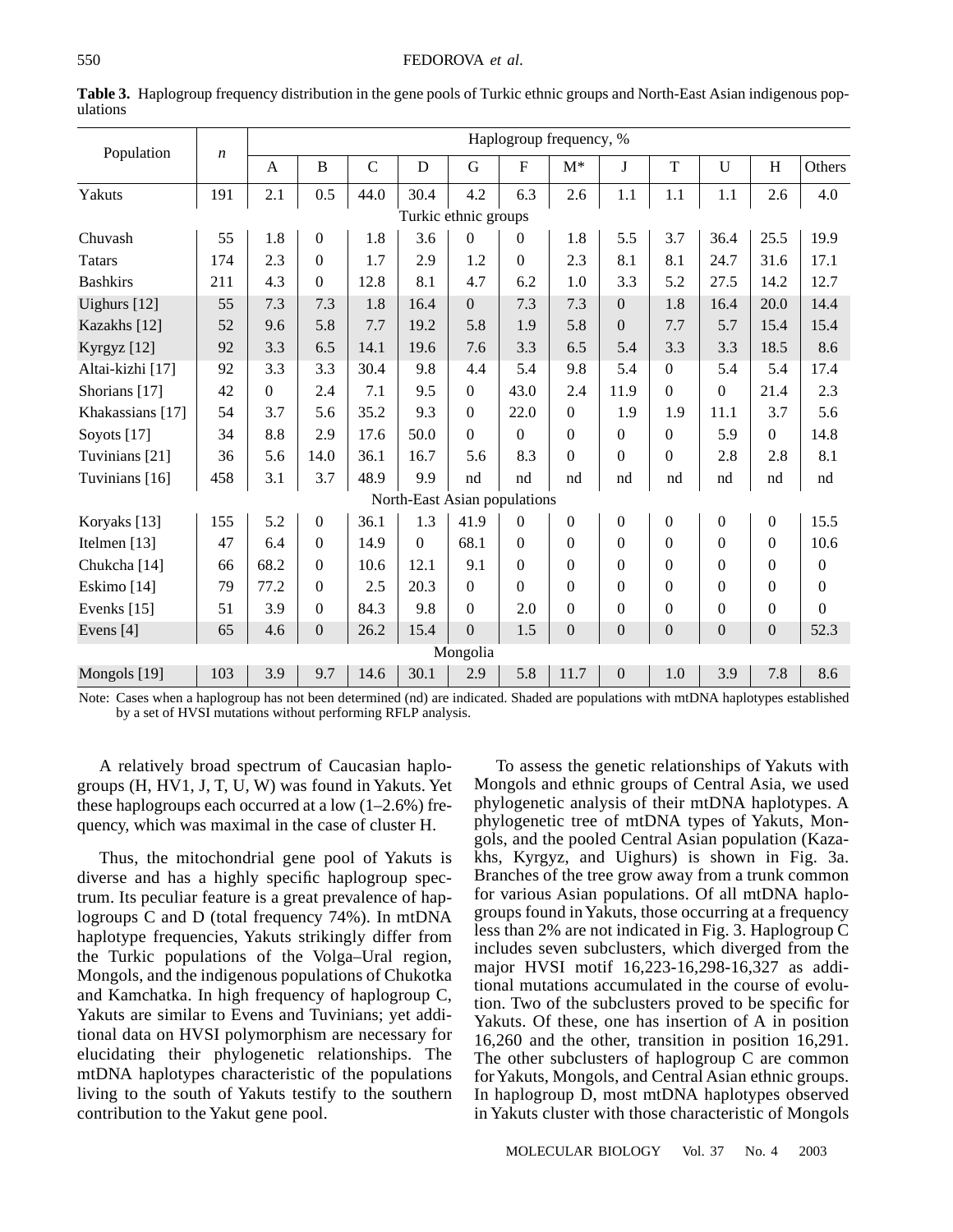

**Fig. 3.** Phylogenetic trees of mtDNA haplotypes found in (a) Yakuts, Mongols, and the pooled sample of Central Asian populations (Kazakhs, Kyrgyz, Uighurs) or (b) Yakuts, Koryaks, Itelmen, and Chukcha. Haplotypes are shown with circles (Yakuts, Central Asian populations, Mongols) or squares (Paleoasian ethnic groups), with the area reflecting the haplotype frequency.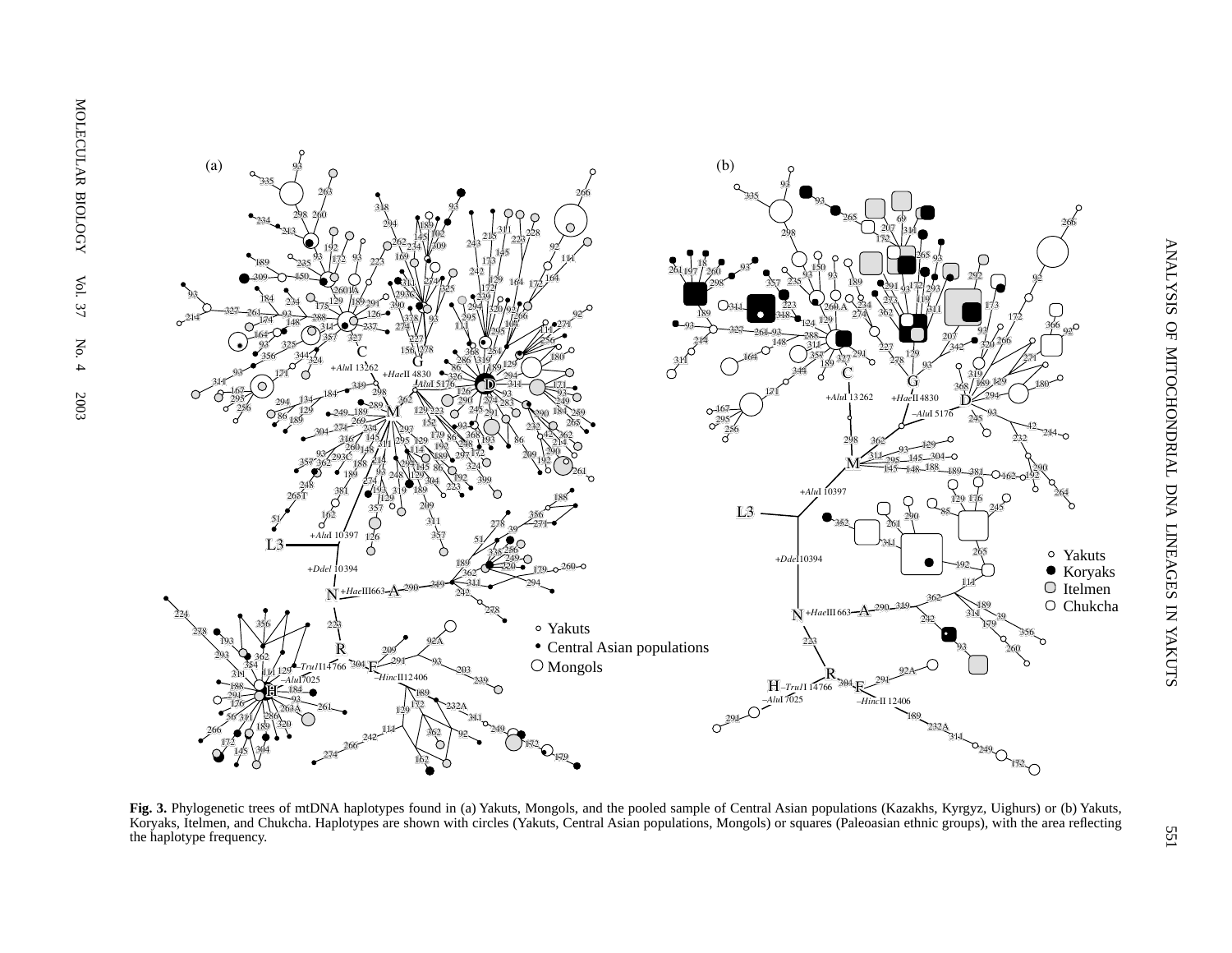| Haplo-<br>group | no.            | Haplotype                         | Yakuts<br>191  | Kazakhs<br>[12, 22]<br>82 | Kyrgyz [12]<br>92 | Uighurs<br>[12, 22]<br>100 | Mongols [19]<br>103 | Chukcha [14]<br>65 | Eskimo [14]<br>77 | Koryaks [13]<br>147 | Itelmen $[13]$<br>46 |
|-----------------|----------------|-----------------------------------|----------------|---------------------------|-------------------|----------------------------|---------------------|--------------------|-------------------|---------------------|----------------------|
| $\mathbf{A}$    | 1              | 223, 242, 290, 319                | $\mathbf{1}$   |                           |                   |                            |                     |                    |                   | $\overline{4}$      |                      |
| $\, {\bf B}$    | $\overline{c}$ | 86, 136, 189, 217                 | $\mathbf{1}$   |                           |                   |                            | $\overline{2}$      |                    |                   |                     |                      |
| $\mathsf{C}$    | 3              | 129, 150, 223, 298, 327           | $\overline{2}$ |                           |                   |                            |                     |                    |                   |                     |                      |
|                 | 4              | 129, 223, 298, 327                | 6              |                           | 1                 | 1                          | $\mathbf{1}$        |                    |                   | 1                   |                      |
|                 | 5              | 148, 164, 223, 288, 298, 327      | 9              | 1                         |                   |                            |                     |                    |                   |                     |                      |
|                 | 6              | 148, 223, 288, 298, 327           | $\overline{2}$ |                           | $\overline{2}$    |                            |                     |                    |                   |                     |                      |
|                 | 7              | 167, 171, 223, 298, 327, 344, 357 | 1              |                           |                   |                            | $\mathbf{1}$        |                    |                   |                     |                      |
|                 | 8              | 171, 223, 298, 327, 344, 357      | 12             | 1                         |                   |                            | 1                   |                    |                   |                     |                      |
|                 | 9              | 189, 223, 298, 327                | 1              |                           |                   |                            |                     |                    |                   |                     |                      |
|                 | 10             | 223, 298, 311, 327                | 8              |                           |                   |                            | $\mathbf{1}$        |                    |                   |                     |                      |
|                 | 11             | 223, 298, 327                     | 10             | $\mathbf{1}$              | 1                 |                            | $\mathbf{1}$        |                    |                   | 6                   |                      |
|                 | 12             | 223, 291, 298, 327                | $\mathbf{1}$   |                           |                   |                            |                     |                    |                   |                     |                      |
|                 | 13             | 93, 129, 223, 298, 327            | 6              | $\overline{2}$            |                   | 1                          |                     |                    |                   |                     |                      |
| $\mathbf D$     | 14             | 223, 245, 362                     | $\overline{2}$ |                           |                   | 1                          |                     |                    |                   |                     |                      |
|                 | 15             | 223, 319, 362                     | $\overline{4}$ | 1                         |                   |                            |                     |                    |                   |                     |                      |
|                 | 16             | 223, 362, 368                     | $\mathbf{1}$   |                           | $\overline{2}$    |                            |                     |                    |                   |                     |                      |
|                 | 17             | 92, 172, 189, 223, 266, 362       | 23             |                           |                   |                            | 1                   |                    |                   |                     |                      |
|                 | 18             | 93, 223, 232, 290, 362            | $\mathbf{1}$   |                           |                   |                            | 4                   |                    |                   |                     |                      |
| $\mathbf F$     | 19             | 189, 232A, 249, 304, 311          | $\overline{4}$ | $\overline{2}$            |                   | 1                          | 3                   |                    |                   |                     |                      |
|                 | 20             | 172, 189, 232A, 249, 304, 311     | $\overline{4}$ |                           |                   | 1                          |                     |                    |                   |                     |                      |
| G               | 21             | 223, 227, 278, 362                | 3              |                           | $\overline{2}$    |                            | $\mathbf{1}$        |                    |                   |                     |                      |
|                 | 22             | 223, 227, 234, 278, 362           | 1              | 1                         |                   |                            |                     |                    |                   |                     |                      |
| H               | 23             | <b>CRS</b>                        | 3              | 4                         | 5                 | 3                          | 1                   |                    |                   |                     |                      |
|                 | 24             | 223, 292                          | 3              | 1                         |                   | 3                          |                     |                    |                   |                     |                      |
| $\mathbf Y$     | 25             | 126, 231, 266                     | $\overline{2}$ | 1                         |                   |                            |                     |                    |                   |                     |                      |

**Table 4.** Common mtDNA haplotypes in Yakuts, Central Asian populations, Mongols, and Paleoasian ethnic groups

and the pooled Central Asian sample. The only exception is a branch with nucleotide substitution in position 16,294. Similar results were obtained with other haplogroups, which are represented by a few haplotypes in the Yakut mitochondrial gene pool. This structure of the tree suggests a common genetic substrate, which was formed before the ethnic groups separated. Another evidence for this assumption is that the ethnic groups share many mtDNA haplotypes (Table 4). Of the 67 mtDNA haplotypes observed in Yakuts, 16 are present in the mitochondrial gene pool of the Central Asian population; their total frequency in Yakuts is 37.7%. Mongols and Yakuts share 11 mtDNA haplotypes, the total frequency of which is 37.7% in the latter. In total, 55.5% (21) of the Yakut mtDNA haplotypes have been found in the gene pools of the Central Asian and Mongol populations, which

agrees with the hypothesis of the southern origin of Yakuts.

Comparison of the mitochondrial gene pool for Yakuts and modern Paleoasian ethnic groups (Chukcha, Itelmen, Koryaks) revealed three (8.9%) haplotypes common for Yakuts and Koryaks. None of the Chukcha or Itelmen mtDNA haplotypes was found in Yakuts. On a phylogenetic tree, Paleoasian mtDNA haplotype cluster separately to form Paleoasian-specific branches (Fig. 3b). The branches developed and diverged in isolation, having virtually no overlap with the mtDNA haplotypes of Yakuts, Mongols, or Central Asian populations. Thus, our results are contradictory to the hypothesis of a substantial Paleoasian contribution to the modern Yakut gene pool. To clarify this issue, it is necessary to analyze the mtDNA gene pool in Yukaghirs.